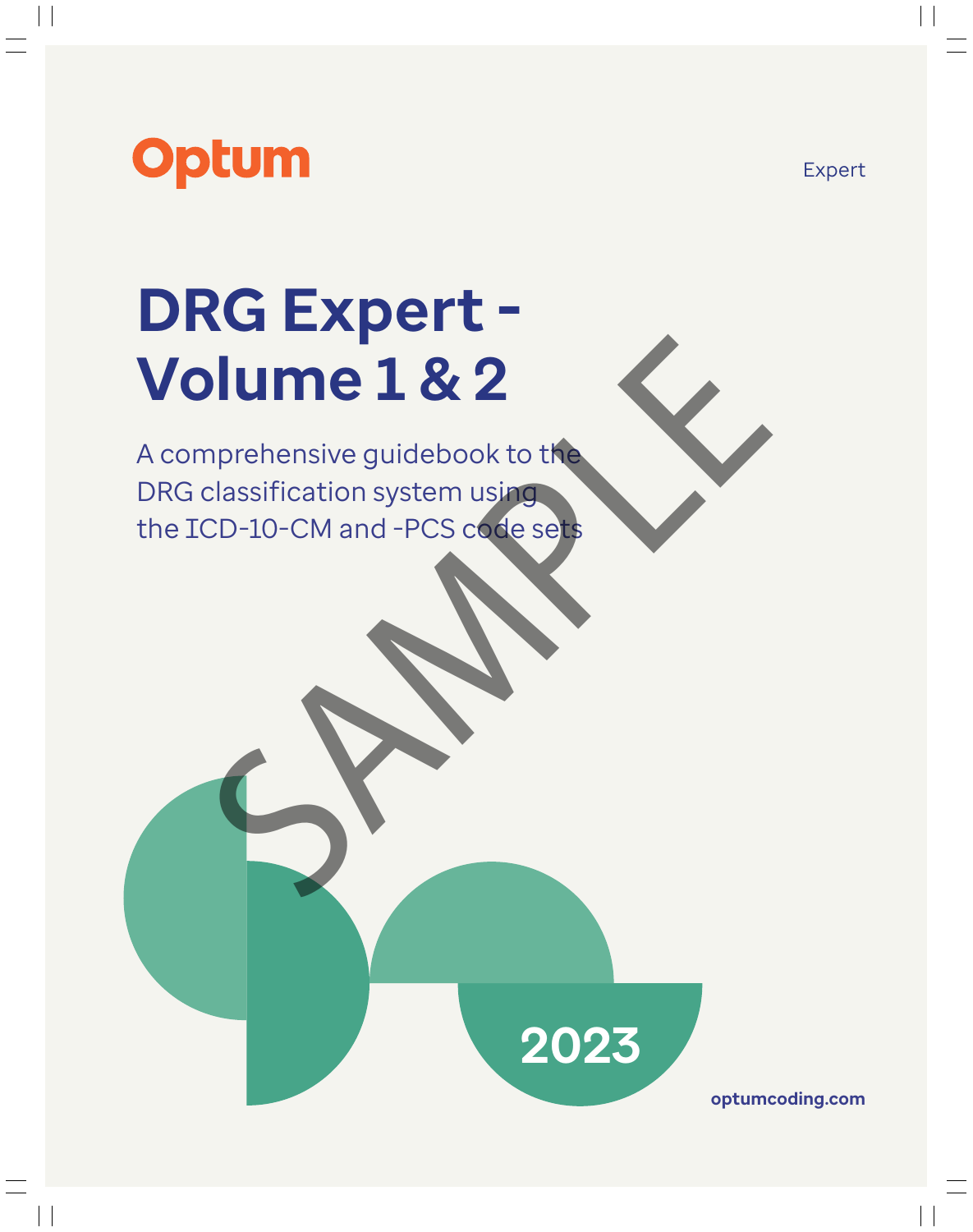## **Contents**

| <b>Volume I</b>  |                                                                                                 |                  | MDC 17 Myeloproliferative Diseases And Disorders And        |  |
|------------------|-------------------------------------------------------------------------------------------------|------------------|-------------------------------------------------------------|--|
|                  | MS-DRG Listing by Major Diagnostic Category iii                                                 |                  | MDC 18 Infectious And Parasitic Diseases, Systemic or       |  |
|                  |                                                                                                 |                  |                                                             |  |
|                  |                                                                                                 |                  | MDC 20 Alcohol/Drug Use And Alcohol/Drug-Induced            |  |
|                  |                                                                                                 |                  | MDC 21 Injuries, Poisonings And Toxic Effects Of Drugs  628 |  |
|                  |                                                                                                 |                  |                                                             |  |
| MDC 1            | Diseases And Disorders Of The Nervous System  6                                                 |                  | MDC 23 Factors Influencing Health Status And Other          |  |
| MDC <sub>2</sub> |                                                                                                 |                  |                                                             |  |
| MDC <sub>3</sub> | Diseases And Disorders Of The Ear, Nose, Mouth                                                  |                  | MDC 25 Human Immunodeficiency Virus Infections 1028         |  |
| MDC 4            | Diseases And Disorders Of The Respiratory                                                       |                  |                                                             |  |
| MDC <sub>5</sub> | Diseases And Disorders Of The Circulatory                                                       |                  |                                                             |  |
| MDC <sub>6</sub> | Diseases And Disorders Of The Digestive                                                         | <b>Volume II</b> |                                                             |  |
| MDC <sub>7</sub> | Diseases And Disorders Of The Hepatobiliary                                                     |                  |                                                             |  |
| MDC8             | Diseases And Disorders Of The Musculoskeletal                                                   |                  |                                                             |  |
| MDC <sub>9</sub> | Diseases And Disorders Of The Skin, Subcutaneous                                                |                  |                                                             |  |
| MDC 10           | <b>Endocrine, Nutritional And Metabolic Diseases</b>                                            |                  |                                                             |  |
| MDC 11           |                                                                                                 |                  |                                                             |  |
|                  | MDC 12 Diseases And Disorders Of The Male<br>Reproductive System                                |                  |                                                             |  |
|                  | MDC 13 Diseases And Disorders Of The Female                                                     |                  |                                                             |  |
|                  | MDC 14 Pregnancy, Childbirth And The Puerperium  555                                            |                  |                                                             |  |
| <b>MDC 15</b>    | Newborns And Other Neonates With Conditions<br>Originating In The Perinatal Period  574         |                  |                                                             |  |
|                  | MDC 16 Diseases And Disorders Of The Blood And<br><b>Blood-Forming Organs And Immunological</b> |                  |                                                             |  |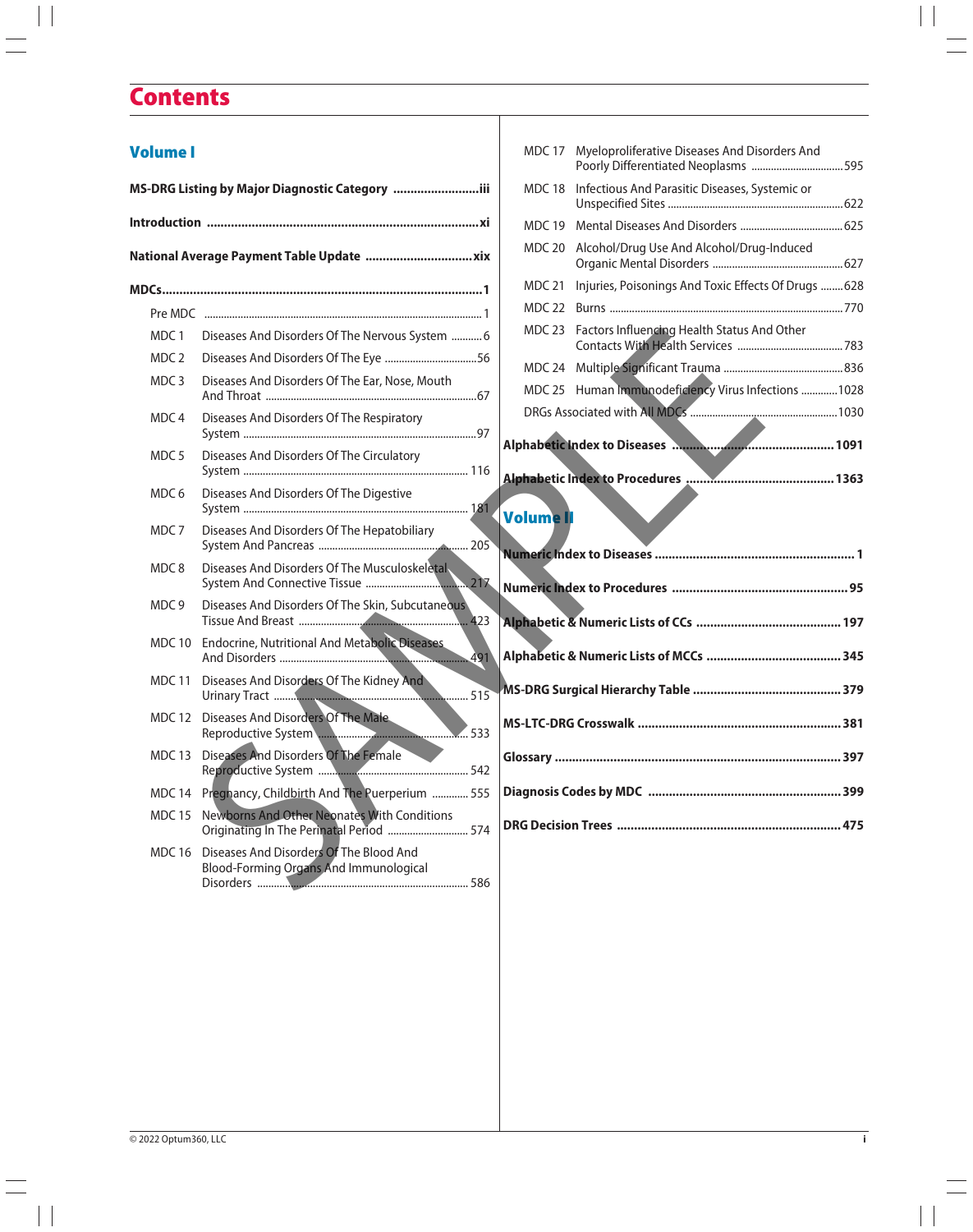## **MDC 5** Diseases And Disorders Of The Circulatory System

| <b>SURGICAL</b>    |                                                                     |                                                                                                                                |            |           | 02RH47Z<br>Ø2RH48Z        | Replacement Pulm Valve w Autol Tiss Sub, Perc Endo Ap<br>Replacement Pulm Valve w Zooplastic, Perc Endo Appr     |
|--------------------|---------------------------------------------------------------------|--------------------------------------------------------------------------------------------------------------------------------|------------|-----------|---------------------------|------------------------------------------------------------------------------------------------------------------|
|                    |                                                                     |                                                                                                                                |            |           | Ø2RH4JZ                   | Replacement Pulm Valve w Synth Sub, Perc Endo Appr                                                               |
|                    | DRG 215 Other Heart Assist System Implant                           |                                                                                                                                |            |           | 02RH4KZ                   | Replacement Pulm Valve w Nonautol Tiss Sub, Perc End                                                             |
|                    | <b>GMLOS 5.1</b>                                                    | <b>AMLOS 8.6</b>                                                                                                               | RW 10.5584 |           | 02RJ07Z<br>Ø2RJØ8Z        | Replacement Tricuspid Valve w Autol Tiss Sub, Open Ap<br>Replacement Tricuspid Valve w Zooplastic, Open Appr     |
| 02HA0RS            | <b>Operating Room Procedures</b>                                    |                                                                                                                                |            |           | Ø2RJØJZ                   | Replacement Tricuspid Valve w Synth Sub, Open Appr                                                               |
| 02HA0RZ            |                                                                     | Insertion Bivent Ext Heart Assistance in Heart, Open Appr<br>Insertion Ext Heart Assistance in Heart, Open Appr                |            |           | 02RJ0KZ                   | Replacement Tricuspid Valve w Nonautol Tiss Sub, Oper                                                            |
| Ø2HA3RS            |                                                                     | Insertion Bivent Ext Heart Assistance in Heart, Perc Appr                                                                      |            |           | 02RJ47Z                   | Replacement Tricuspid Valve w Autol Tiss Sub, Perc End                                                           |
| 02HA3RZ            |                                                                     | Insertion Ext Heart Assistance in Heart, Perc Appr                                                                             |            |           | 02RJ48Z                   | Replacement Tricuspid Valve w Zooplastic, Perc Endo A                                                            |
| Ø2HA4RS            |                                                                     | Insertion Bivent Ext Heart Assistance in Heart, Perc Endo                                                                      |            |           | Ø2RJ4JZ                   | Replacement Tricuspid Valve w Synth Sub, Perc Endo Ap                                                            |
| 02HA4RZ            |                                                                     | Insertion Ext Heart Assistance in Heart, Perc Endo Appr                                                                        |            |           | Ø2RJ4KZ                   | Replacement Tricuspid Valve w Nonautol Tiss Sub, Perc                                                            |
| 02WA0JZ            |                                                                     | Revision Synthetic Substitute in Heart, Open Appr                                                                              |            |           | 02RP07Z<br>02RP08Z        | Replacement Pulm Trunk w Autol Tiss Sub, Open Appr                                                               |
| 02WA0QZ<br>02WA0RS |                                                                     | Revision Implant Heart Assistance in Heart, Open Appr                                                                          |            |           | 02RP0JZ                   | Replacement Pulm Trunk w Zooplastic, Open Appr<br>Replacement Pulm Trunk w Synth Sub, Open Appr                  |
| 02WA0RZ            |                                                                     | Revision Bivent Ext Heart Assistance in Heart, Open Appr<br>Revision Ext Heart Assistance in Heart, Open Appr                  |            |           | 02RP0KZ                   | Replacement Pulm Trunk w Nonautol Tiss Sub, Open Ap                                                              |
|                    |                                                                     | Ø2WA3QZ Revision Implant Heart Assistance in Heart, Perc Appr                                                                  |            |           | 02RP47Z                   | Replacement Pulm Trunk w Autol Tiss Sub, Perc Endo A                                                             |
| 02WA3RS            |                                                                     | Revision Bivent Ext Heart Assistance in Heart, Perc Appr                                                                       |            |           | Ø2RP48Z                   | Replacement Pulm Trunk w Zooplastic, Perc Endo Appr                                                              |
|                    |                                                                     | Ø2WA3RZ Revision Ext Heart Assistance in Heart, Perc Appr                                                                      |            |           | Ø2RP4JZ                   | Replacement Pulm Trunk w Synth Sub, Perc Endo Appr                                                               |
|                    |                                                                     | 02WA4QZ Revision Implant Heart Assistance in Heart, Perc Endo Appr                                                             |            |           | 02RP4KZ                   | Replacement Pulm Trunk w Nonautol Tiss Sub, Perc End                                                             |
| 02WA4RS            |                                                                     | Revision Bivent Ext Heart Assistance in Heart, Perc Endo                                                                       |            |           | 02RQ07Z<br>02RQ08Z        | Replacement R Pulm Art w Autol Tiss Sub, Open Appr<br>Replacement R Pulm Art w Zooplastic, Open Appr             |
| 02WA4RZ            |                                                                     | Revision Ext Heart Assistance in Heart, Perc Endo Appr                                                                         |            |           | 02RQ0JZ                   | Replacement R Pulm Art w Synth Sub, Open Appr                                                                    |
|                    |                                                                     | DRG 216 Cardiac Valve and Other Major Cardiothoracic Procedures with                                                           |            |           | 02RQ0KZ                   | Replacement R Pulm Art w Nonautol Tiss Sub, Open App                                                             |
|                    | <b>Cardiac Catheterization with MCC</b>                             |                                                                                                                                |            |           | 02RQ47Z                   | Replacement R Pulm Art w Autol Tiss Sub, Perc Endo Ap                                                            |
|                    | <b>GMLOS 11.6</b>                                                   | <b>AMLOS 14.7</b>                                                                                                              | RW 10.0393 | <b>SP</b> | 02RQ48Z                   | Replacement R Pulm Art w Zooplastic, Perc Endo Appr                                                              |
|                    | <b>Operating Room Procedures</b>                                    |                                                                                                                                |            |           | Ø2RQ4JZ<br>02RQ4KZ        | Replacement R Pulm Art w Synth Sub, Perc Endo Appr                                                               |
| 024F*              | <b>Creation Aortic Valve</b>                                        |                                                                                                                                |            |           | 02RR07Z                   | Replacement R Pulm Art w Nonautol Tiss Sub, Perc Endo<br>Replacement L Pulm Art w Autol Tiss Sub, Open Appr      |
| 024G*              | <b>Creation Mitral Valve</b>                                        |                                                                                                                                |            |           | 02RR08Z                   | Replacement L Pulm Art w Zooplastic, Open Appr                                                                   |
| 024J*<br>027F04Z   | <b>Creation Tricuspid Valve</b>                                     | Dilation Aortic Valve w Drug-elut Intra, Open Appr                                                                             |            |           | 02RRØJZ                   | Replacement L Pulm Art w Synth Sub, Open Appr                                                                    |
| 027FØDZ            |                                                                     | Dilation Aortic Valve w Intralum Dev, Open Appr                                                                                |            |           | <b>Ø2RRØKZ</b>            | Replacement L Pulm Art w Nonautol Tiss Sub, Open App                                                             |
| 027F0ZZ            | Dilation Aortic Valve, Open Appr                                    |                                                                                                                                |            |           | 02RR47Z                   | Replacement L Pulm Art w Autol Tiss Sub, Perc Endo Ap                                                            |
| 027G04Z            |                                                                     | Dilation Mitral Valve w Drug-elut Intra, Open Appr                                                                             |            |           | <b>02RR48Z</b><br>02RR4JZ | Replacement L Pulm Art w Zooplastic, Perc Endo Appr                                                              |
| 027G0DZ            |                                                                     | Dilation Mitral Valve w Intralum Dev, Open Appr                                                                                |            |           | 02RR4KZ                   | Replacement L Pulm Art w Synth Sub, Perc Endo Appr<br>Replacement L Pulm Art w Nonautol Tiss Sub, Perc Endo      |
| 027G0ZZ<br>027H04Z | Dilation Mitral Valve, Open Appr                                    | Dilation Pulm Valve w Drug-elut Intra, Open Appr                                                                               |            |           | 02RS07Z                   | Replacement R Pulm Vein w Autol Tiss Sub, Open Appr                                                              |
| 027H0DZ            |                                                                     | Dilation Pulm Valve w Intralum Dev, Open Appr                                                                                  |            |           | <b>02RS08Z</b>            | Replacement R Pulm Vein w Zooplastic, Open Appr                                                                  |
| 027H0ZZ            | Dilation Pulm Valve, Open Appr                                      |                                                                                                                                |            |           | Ø2RSØJZ                   | Replacement R Pulm Vein w Synth Sub, Open Appr                                                                   |
| 027J04Z            |                                                                     | Dilation Tricuspid Valve w Drug-elut Intra, Open Appr                                                                          |            |           | 02RS0KZ<br>02RS47Z        | Replacement R Pulm Vein w Nonautol Tiss Sub, Open Ap                                                             |
| 027J0DZ            |                                                                     | Dilation Tricuspid Valve w Intralum Dev, Open Appr                                                                             |            |           | 02RS48Z                   | Replacement R Pulm Vein w Autol Tiss Sub, Perc Endo A<br>Replacement R Pulm Vein w Zooplastic, Perc Endo Appr    |
| 027J0ZZ<br>Ø2HAØRJ | Dilation Tricuspid Valve, Open Appr                                 |                                                                                                                                |            |           | 02RS4JZ                   | Replacement R Pulm Vein w Synth Sub, Perc Endo Appr                                                              |
| Ø2HA3RJ            |                                                                     | Insertion Ext Heart Assistance in Heart, Intraoperative, Open<br>Insertion Ext Heart Assistance in Heart, Intraoperative, Perc |            |           | 02RS4KZ                   | Replacement R Pulm Vein w Nonautol Tiss Sub, Perc End                                                            |
| Ø2HA4RJ            |                                                                     | Insertion Ext Heart Assistance in Heart, Intraoperative, Perc Endo                                                             |            |           | 02RT07Z                   | Replacement L Pulm Vein w Autol Tiss Sub, Open Appr                                                              |
| 02NF0ZZ            | Release Aortic Valve, Open Appr                                     |                                                                                                                                |            |           | 02RT08Z<br>02RTOJZ        | Replacement L Pulm Vein w Zooplastic, Open Appr                                                                  |
| 02NG0ZZ            | Release Mitral Valve, Open Appr                                     |                                                                                                                                |            |           | 02RT0KZ                   | Replacement L Pulm Vein w Synth Sub, Open Appr<br>Replacement L Pulm Vein w Nonautol Tiss Sub, Open Ap           |
| 02NH0ZZ<br>02NJ0ZZ | Release Pulm Valve, Open Appr<br>Release Tricuspid Valve, Open Appr |                                                                                                                                |            |           | 02RT47Z                   | Replacement L Pulm Vein w Autol Tiss Sub, Perc Endo A                                                            |
| 02QF0ZJ            |                                                                     | Repair Aortic Valve created from Trunc VIv, Open Appr                                                                          |            |           | Ø2RT48Z                   | Replacement L Pulm Vein w Zooplastic, Perc Endo Appr                                                             |
| 02QF0ZZ            | Repair Aortic Valve, Open Appr                                      |                                                                                                                                |            |           | 02RT4JZ                   | Replacement L Pulm Vein w Synth Sub, Perc Endo Appr                                                              |
| 02QF4ZJ            |                                                                     | Repair Aortic Valve created from Trunc VIv, Perc Endo Appr.                                                                    |            |           | 02RT4KZ<br>02RV07Z        | Replacement L Pulm Vein w Nonautol Tiss Sub, Perc Enc                                                            |
| 02QF4ZZ            | Repair Aortic Valve, Perc Endo Appr                                 |                                                                                                                                |            |           | 02RV08Z                   | Replacement Super Vena Cava w Autol Tiss Sub, Open A<br>Replacement Super Vena Cava w Zooplastic, Open Appr      |
| 02QG0ZE<br>02QG0ZZ |                                                                     | Repair Mitral Valve created from L AV Vlv, Open Appr                                                                           |            |           | Ø2RVØJZ                   | Replacement Super Vena Cava w Synth Sub, Open Appr                                                               |
| Ø2QG4ZE            | Repair Mitral Valve, Open Appr                                      | Repair Mitral Valve from L AV Vlv, Perc Endo                                                                                   |            |           | 02RV0KZ                   | Replacement Super Vena Cava w Nonautol Tiss Sub, Op                                                              |
| Ø2QG4ZZ            | Repair Mitral Valve, Perc Endo Appr                                 |                                                                                                                                |            |           | 02RV47Z                   | Replacement Super Vena Cava w Autol Tiss Sub, Perc En                                                            |
| 02QH0ZZ            | Repair Pulm Valve, Open Appr                                        |                                                                                                                                |            |           | 02RV48Z                   | Replacement Super Vena Cava w Zooplastic, Perc Endo.                                                             |
| 02QH4ZZ            | Repair Pulm Valve, Perc Endo Appr                                   |                                                                                                                                |            |           | Ø2RV4JZ<br>02RV4KZ        | Replacement Super Vena Cava w Synth Sub, Perc Endo /<br>Replacement Super Vena Cava w Nonautol Tiss Sub, Per     |
| 02QJ0ZG            |                                                                     | Repair Tricuspid Valve created from R AV VIV, Open Appr                                                                        |            |           | 02RW07Z                   | Replacement Thoracic Aorta Desc w Autol Tiss Sub, Ope                                                            |
| 02QJ0ZZ<br>02OJ4ZG | Repair Tricuspid Valve, Open Appr                                   | Repair Tricuspid Valve from R AV VIv, Perc Endo                                                                                |            |           | 02RW08Z                   | Replacement Thoracic Aorta Desc w Zooplastic, Open A                                                             |
| 02QJ4ZZ            |                                                                     | Repair Tricuspid Valve, Perc Endo Appr                                                                                         |            |           | Ø2RWØJZ                   | Replacement Thoracic Aorta Desc w Synth Sub, Open Ar                                                             |
| 02RF07Z            |                                                                     | Replacement Aortic Valve w Autol Tiss Sub, Open Appr                                                                           |            |           | 02RW0KZ                   | Replacement Thoracic Aorta Desc w Nonautol Tiss Sub,                                                             |
| 02RF08Z            |                                                                     | Replacement Aortic Valve w Zooplastic, Open Appr                                                                               |            |           | 02RW47Z<br>02RW48Z        | Replacement Thoracic Aorta Desc w Autol Tiss Sub, Perc<br>Replacement Thoracic Aorta Desc w Zooplastic, Perc Eno |
| Ø2RFØJZ            |                                                                     | Replacement Aortic Valve w Synth Sub, Open Appr                                                                                |            |           | Ø2RW4JZ                   | Replacement Thoracic Aorta Desc w Synth Sub, Perc End                                                            |
| 02RF0KZ<br>02RF47Z |                                                                     | Replacement Aortic Valve w Nonautol Tiss Sub, Open Appr<br>Replacement Aortic Valve w Autol Tiss Sub, Perc Endo Appr           |            |           | 02RW4KZ                   | Replacement Thoracic Aorta Desc w Nonautol Tiss Sub,                                                             |
| Ø2RF48Z            |                                                                     | Replacement Aortic Valve w Zooplastic, Perc Endo Appr                                                                          |            |           | Ø2RX*                     | Replacement Thoracic Aorta Asc/Arch                                                                              |
| Ø2RF4JZ            |                                                                     | Replacement Aortic Valve w Synth Sub, Perc Endo Appr                                                                           |            |           | Ø2UFØ7J                   | Supplement Aortic Valve from Trunc Vlv w Autol Tiss Su                                                           |
| 02RF4KZ            |                                                                     | Replacement Aortic Valve w Nonautol Tiss Sub, Perc Endo Appr                                                                   |            |           | 02UF07Z<br>02UF08J        | Supplement Aortic Valve w Autol Tiss Sub, Open Appr<br>Supplement Aortic Valve from Trunc VIv w Zooplastic, O    |
| Ø2RGØ7Z            |                                                                     | Replacement Mitral Valve w Autol Tiss Sub, Open Appr                                                                           |            |           | Ø2UFØ8Z                   | Supplement Aortic Valve w Zooplastic, Open Appr                                                                  |
| Ø2RGØ8Z<br>Ø2RGØJZ |                                                                     | Replacement Mitral Valve w Zooplastic, Open Appr<br>Replacement Mitral Valve w Synth Sub, Open Appr                            |            |           | 02UF0JJ                   | Supplement Aortic Valve from Trunc VIv w Synth Sub, O                                                            |
| 02RG0KZ            |                                                                     | Replacement Mitral Valve w Nonautol Tiss Sub, Open Appr                                                                        |            |           | Ø2UFØJZ                   | Supplement Aortic Valve w Synth Sub, Open Appr                                                                   |
| 02RG47Z            |                                                                     | Replacement Mitral Valve w Autol Tiss Sub, Perc Endo Appr                                                                      |            |           | 02UF0KJ                   | Supplement Aortic Valve from Trunc Vlv w Nonautol Tis.                                                           |
| Ø2RG48Z            |                                                                     | Replacement Mitral Valve w Zooplastic, Perc Endo Appr                                                                          |            |           | 02UF0KZ                   | Supplement Aortic Valve w Nonautol Tiss Sub, Open Ap                                                             |
| Ø2RG4JZ            |                                                                     | Replacement Mitral Valve w Synth Sub, Perc Endo Appr                                                                           |            |           | Ø2UF47J<br>Ø2UF47Z        | Supplement Aortic Valve from Trunc VIv w Autol Tiss Su<br>Supplement Aortic Valve w Autol Tiss Sub, Perc Endo Ap |
| Ø2RG4KZ<br>02RH07Z |                                                                     | Replacement Mitral Valve w Nonautol Tiss Sub, Perc Endo Appr<br>Replacement Pulm Valve w Autol Tiss Sub, Open Appr             |            |           | Ø2UF48J                   | Supplement Aortic Valve from Trunc VIv w Zooplastic, P                                                           |
| 02RH08Z            |                                                                     | Replacement Pulm Valve w Zooplastic, Open Appr                                                                                 |            |           | 02UF48Z                   | Supplement Aortic Valve w Zooplastic, Perc Endo Appr                                                             |
| 02RH0JZ            |                                                                     | Replacement Pulm Valve w Synth Sub, Open Appr                                                                                  |            |           | Ø2UF4JJ                   | Supplement Aortic Valve from Trunc Vlv w Synth Sub, P                                                            |
| 02RH0KZ            |                                                                     | Replacement Pulm Valve w Nonautol Tiss Sub, Open Appr                                                                          |            |           | Ø2UF4JZ                   | Supplement Aortic Valve w Synth Sub, Perc Endo Appr                                                              |
|                    |                                                                     |                                                                                                                                |            |           |                           |                                                                                                                  |

Replacement Pulm Valve w Autol Tiss Sub, Perc Endo Appr Replacement Pulm Valve w Zooplastic, Perc Endo Appr Replacement Pulm Valve w Synth Sub, Perc Endo Appr Replacement Pulm Valve w Nonautol Tiss Sub, Perc Endo Appr Replacement Tricuspid Valve w Autol Tiss Sub, Open Appr Replacement Tricuspid Valve w Zooplastic, Open Appr Replacement Tricuspid Valve w Synth Sub, Open Appr Replacement Tricuspid Valve w Nonautol Tiss Sub, Open Appr Replacement Tricuspid Valve w Autol Tiss Sub, Perc Endo Appr Replacement Tricuspid Valve w Zooplastic, Perc Endo Appr Replacement Tricuspid Valve w Synth Sub, Perc Endo Appr Replacement Tricuspid Valve w Nonautol Tiss Sub, Perc Endo Appr Replacement Pulm Trunk w Autol Tiss Sub, Open Appr Replacement Pulm Trunk w Zooplastic, Open Appr Replacement Pulm Trunk w Synth Sub, Open Appr Replacement Pulm Trunk w Nonautol Tiss Sub, Open Appr 02RP47Z Replacement Pulm Trunk w Autol Tiss Sub, Perc Endo Appr 02RP48Z Replacement Pulm Trunk w Zooplastic, Perc Endo Appr 02RP4JZ Replacement Pulm Trunk w Synth Sub, Perc Endo Appr 02RP4KZ Replacement Pulm Trunk w Nonautol Tiss Sub, Perc Endo Appr 02RQ07Z Replacement R Pulm Art w Autol Tiss Sub, Open Appr 02RQ08Z Replacement R Pulm Art w Zooplastic, Open Appr 02RQ0JZ Replacement R Pulm Art w Synth Sub, Open Appr 02RQ0KZ Replacement R Pulm Art w Nonautol Tiss Sub, Open Appr 02RQ47Z Replacement R Pulm Art w Autol Tiss Sub, Perc Endo Appr 02RQ48Z Replacement R Pulm Art w Zooplastic, Perc Endo Appr 02RQ4JZ Replacement R Pulm Art w Synth Sub, Perc Endo Appr Replacement R Pulm Art w Nonautol Tiss Sub, Perc Endo Appr 02RR07Z Replacement L Pulm Art w Autol Tiss Sub, Open Appr 02RR08Z Replacement L Pulm Art w Zooplastic, Open Appr Replacement L Pulm Art w Synth Sub, Open Appr 02RR0KZ Replacement L Pulm Art w Nonautol Tiss Sub, Open Appr 02RR47Z Replacement L Pulm Art w Autol Tiss Sub, Perc Endo Appr 02RR48Z Replacement L Pulm Art w Zooplastic, Perc Endo Appr 02RR4JZ Replacement L Pulm Art w Synth Sub, Perc Endo Appr Replacement L Pulm Art w Nonautol Tiss Sub, Perc Endo Appr Replacement R Pulm Vein w Autol Tiss Sub, Open Appr acement R Pulm Vein w Zooplastic, Open Appr Replacement R Pulm Vein w Synth Sub, Open Appr Replacement R Pulm Vein w Nonautol Tiss Sub, Open Appr Replacement R Pulm Vein w Autol Tiss Sub, Perc Endo Appr Replacement R Pulm Vein w Zooplastic, Perc Endo Appr Replacement R Pulm Vein w Synth Sub, Perc Endo Appr Replacement R Pulm Vein w Nonautol Tiss Sub, Perc Endo Appr Replacement L Pulm Vein w Autol Tiss Sub, Open Appr Replacement L Pulm Vein w Zooplastic, Open Appr Replacement L Pulm Vein w Synth Sub, Open Appr Replacement L Pulm Vein w Nonautol Tiss Sub, Open Appr Replacement L Pulm Vein w Autol Tiss Sub, Perc Endo Appr Replacement L Pulm Vein w Zooplastic, Perc Endo Appr Replacement L Pulm Vein w Synth Sub, Perc Endo Appr Replacement L Pulm Vein w Nonautol Tiss Sub, Perc Endo Appr Replacement Super Vena Cava w Autol Tiss Sub, Open Appr Replacement Super Vena Cava w Zooplastic, Open Appr Replacement Super Vena Cava w Synth Sub, Open Appr Replacement Super Vena Cava w Nonautol Tiss Sub, Open Appr Replacement Super Vena Cava w Autol Tiss Sub, Perc Endo Appr Replacement Super Vena Cava w Zooplastic, Perc Endo Appr Replacement Super Vena Cava w Synth Sub, Perc Endo Appr Replacement Super Vena Cava w Nonautol Tiss Sub, Perc Endo Appr Replacement Thoracic Aorta Desc w Autol Tiss Sub, Open Appr Replacement Thoracic Aorta Desc w Zooplastic, Open Appr Replacement Thoracic Aorta Desc w Synth Sub, Open Appr Replacement Thoracic Aorta Desc w Nonautol Tiss Sub, Open Appr Replacement Thoracic Aorta Desc w Autol Tiss Sub, Perc Endo Replacement Thoracic Aorta Desc w Zooplastic, Perc Endo Replacement Thoracic Aorta Desc w Synth Sub, Perc Endo Replacement Thoracic Aorta Desc w Nonautol Tiss Sub, Perc Endo **\*** Replacement Thoracic Aorta Asc/Arch Supplement Aortic Valve from Trunc Vlv w Autol Tiss Sub, Open Supplement Aortic Valve w Autol Tiss Sub, Open Appr Supplement Aortic Valve from Trunc Vlv w Zooplastic, Open Supplement Aortic Valve w Zooplastic, Open Appr Supplement Aortic Valve from Trunc Vlv w Synth Sub, Open Supplement Aortic Valve w Synth Sub, Open Appr Supplement Aortic Valve from Trunc Vlv w Nonautol Tiss Sub, Open Supplement Aortic Valve w Nonautol Tiss Sub, Open Appr Supplement Aortic Valve from Trunc Vlv w Autol Tiss Sub, Perc Endo Supplement Aortic Valve w Autol Tiss Sub, Perc Endo Appr Supplement Aortic Valve from Trunc Vlv w Zooplastic, Perc Endo Supplement Aortic Valve w Zooplastic, Perc Endo Appr Supplement Aortic Valve from Trunc Vlv w Synth Sub, Perc Endo Supplement Aortic Valve w Synth Sub, Perc Endo Appr

**Surgical Medical CC Indicator MCC Indicator Procedure Proxy 116** MS-DRG Version 39.0 T **Transfer DRG**